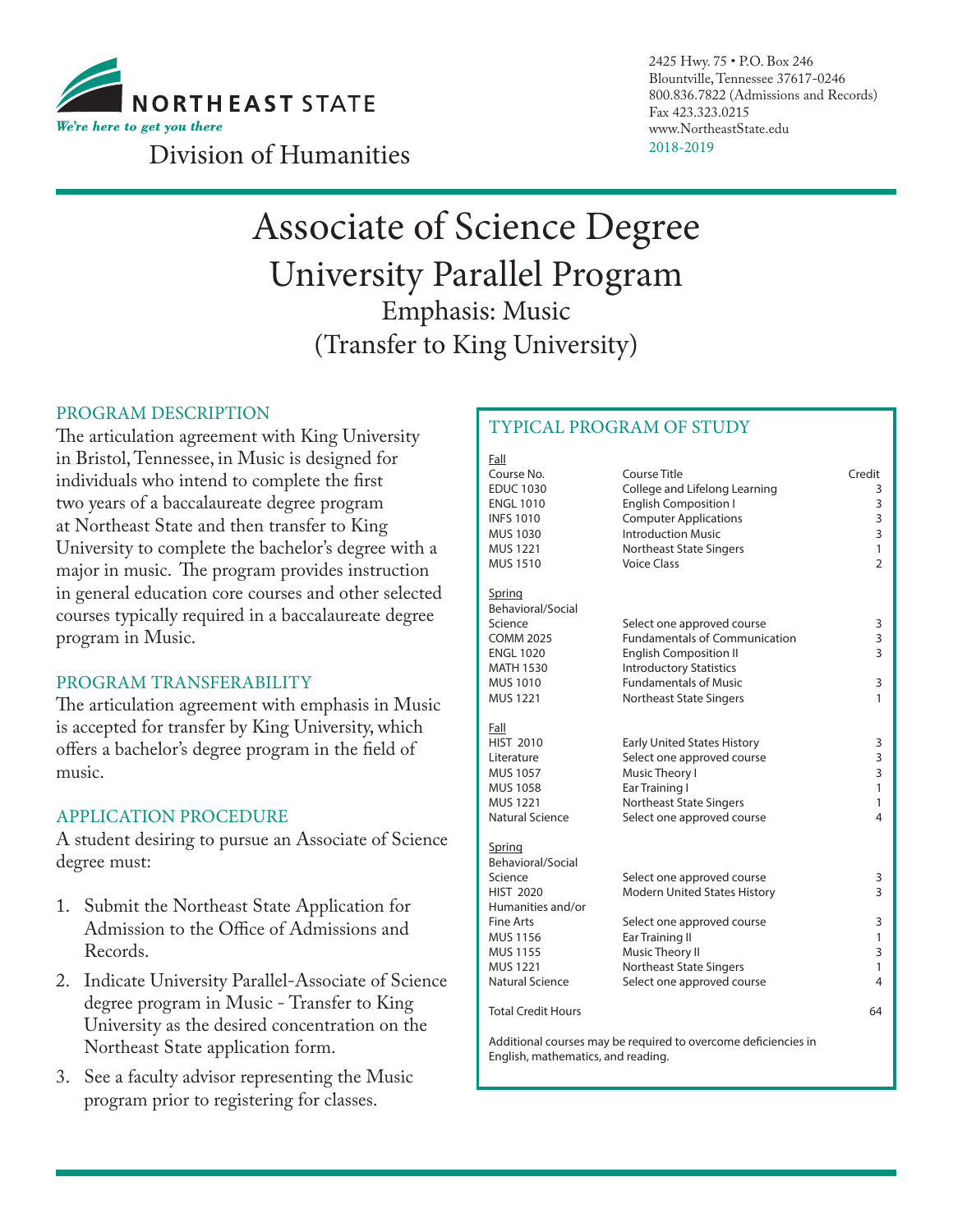#### FOR FURTHER INFORMATION CONTACT: William Wilson Dean, Humanities Division Telephone: 423.354.2541 wrwilson@NortheastState.edu

or

Division of Science Telephone: 423.354.2508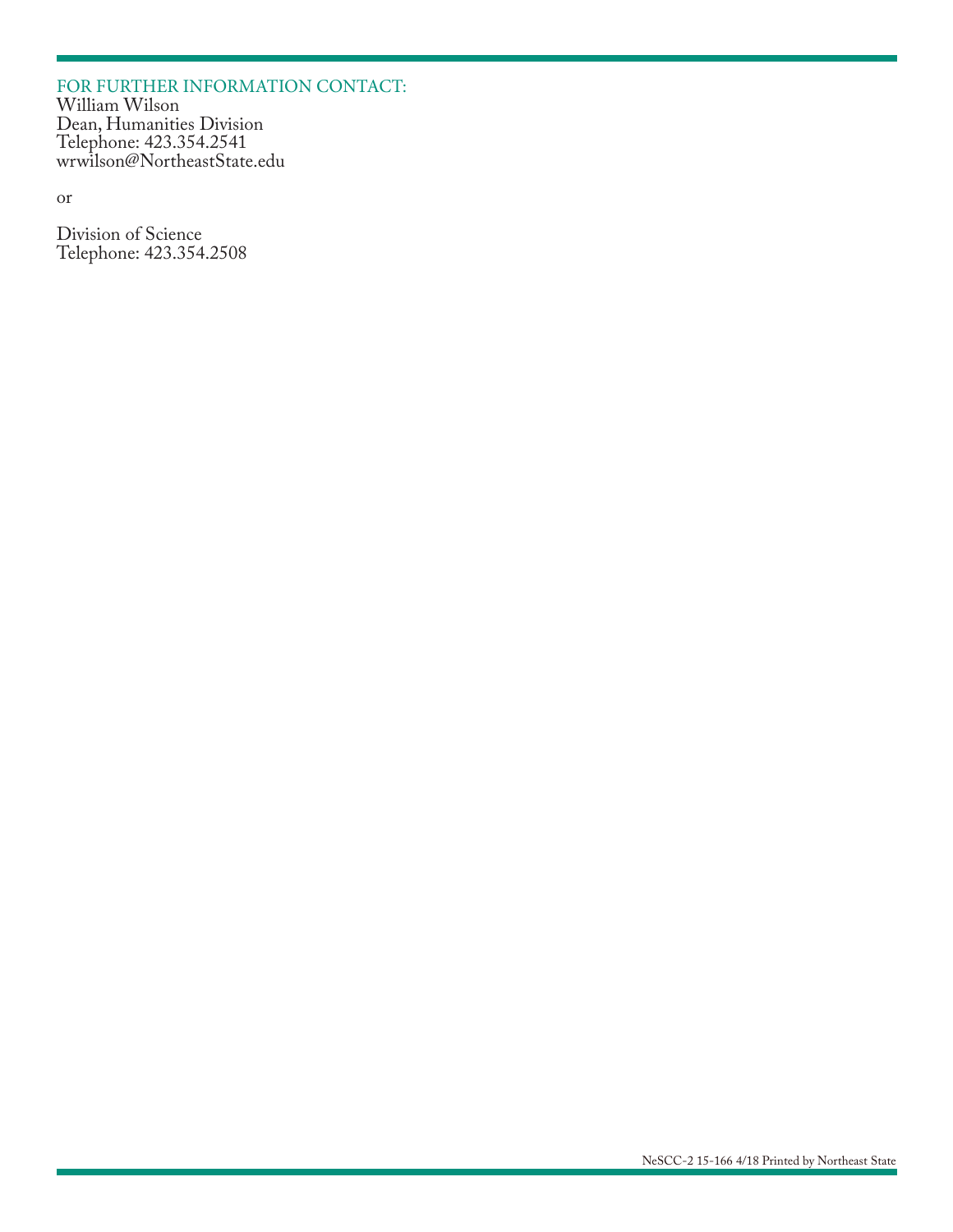

2425 Hwy. 75 • P.O. Box 246 Blountville, Tennessee 37617-0246 800.836.7822 (Admissions and Records) Fax 423.323.0215 www.NortheastState.edu 2018-2019

Division of Academic Affairs

# Approved Courses for General Education

|                                             | <b>Approved Courses for General Education</b>                 |                |  |
|---------------------------------------------|---------------------------------------------------------------|----------------|--|
| Communication                               |                                                               |                |  |
| <b>ENGL 1010</b>                            | <b>English Composition I</b>                                  | 3              |  |
| <b>ENGL 1020</b>                            | English Composition II                                        | 3              |  |
|                                             | To fulfill Oral Presentational Communication Requirement      |                |  |
| COMM 2025                                   | Fundamentals of Communication                                 | 3              |  |
| COMM 2045                                   | Public Speaking                                               | 3              |  |
| COMM 2055                                   | Argumentation and Debate                                      | 3              |  |
|                                             |                                                               |                |  |
| <b>Humanities and/or Fine Arts:</b>         |                                                               |                |  |
| To fulfill Literature requirement           |                                                               |                |  |
| <b>ENGL 2045</b>                            | Introduction to Literature                                    | 3              |  |
| <b>ENGL 2110</b>                            | Early American Literature                                     |                |  |
| ENGL 2120                                   | Modern American Literature                                    | 3<br>3         |  |
| <b>ENGL 2130</b>                            | Topics in American Literature                                 | 3              |  |
| ENGL 2160                                   | Mythology                                                     |                |  |
| <b>ENGL 2210</b>                            | Early British Literature                                      |                |  |
| <b>ENGL 2220</b>                            | Modern British Literature                                     |                |  |
| <b>ENGL 2330</b>                            | Topics in World Literature                                    | 3<br>3         |  |
| To fulfill Humanities/Fine Arts requirement |                                                               |                |  |
| <b>ART 1035</b>                             | Introduction to Art                                           | 3              |  |
| ART 2000                                    | Art History Survey I                                          | 3              |  |
| ART 2020                                    | Art History Survey II                                         | 3              |  |
| <b>HUM 1010</b>                             | Early Humanities                                              | 3              |  |
| <b>HUM 1020</b>                             | Modern Humanities                                             | 3              |  |
| <b>HUM 2340</b>                             | <b>Black Studies</b>                                          | 3              |  |
| <b>HUM 2350</b>                             |                                                               | 3              |  |
| MUS 1030                                    | Technology in Society<br>Introduction to Music                | 3              |  |
| <b>PHIL 1030</b>                            | Introduction to Philosophy                                    | 3              |  |
| <b>PHIL 1040</b>                            |                                                               | 3              |  |
| <b>PHIL 2200</b>                            | Introduction to Ethics<br><b>Introduction World Religions</b> |                |  |
| <b>PHIL 2640</b>                            | Science and the Modern World                                  | 3<br>3         |  |
| THEA 1030                                   | Introduction to Theatre                                       | 3              |  |
| <b>THEA 2010</b>                            |                                                               | 3              |  |
| <b>THEA 2020</b>                            | Theatre History I                                             | 3              |  |
|                                             | Theatre History II                                            |                |  |
|                                             |                                                               |                |  |
| <b>Behavioral and Social Sciences</b>       |                                                               |                |  |
|                                             | To fulfill Behavioral and Social Sciences requirement         |                |  |
| <b>ANTH 1230</b>                            | Introduction to Cultural Anthropology                         | 3              |  |
| ECON 1050                                   | Economics and Society                                         | 3              |  |
| ECON 2100                                   | Principles of Macroeconomics                                  | 3              |  |
| <b>ECON 2200</b>                            | Principles of Microeconomics                                  | 3              |  |
| GEOG 1012                                   | Cultural Geography                                            | 3              |  |
| GEOG 2010                                   | World Regional Geography                                      | 3              |  |
| MCOM 1110                                   | Media and Social Institutions                                 | 3              |  |
| <b>POLS 1030</b>                            | American Government                                           | 3              |  |
| <b>POLS 2050</b>                            | Comparative World Politics                                    | 3              |  |
| <b>PSYC 1030</b>                            | Introduction to Psychology                                    | 3              |  |
| <b>PSYC 2130</b>                            | Lifespan Development Psychology                               | 3              |  |
| <b>SOCI 1010</b>                            | Introduction to Sociology                                     | 3              |  |
| <b>SOCI 1040</b>                            | Social Problems                                               | $\mathfrak{Z}$ |  |
| SOCI 2010                                   | Marriage and Family                                           | 3              |  |
| <b>SOCW 2010</b>                            | Fitness, Wellness, and Society                                | 3              |  |
| <b>SRVL 1020</b>                            | Introduction to Service Learning                              | 3              |  |
| <b>WGST 2050</b>                            | Introduction to Women/Gender Studies                          | 3              |  |

|                                        | <b>Approved Courses for General Education Continued:</b>                   |                                  |  |  |
|----------------------------------------|----------------------------------------------------------------------------|----------------------------------|--|--|
| <u>History</u>                         |                                                                            |                                  |  |  |
| To fulfill History requirement         |                                                                            |                                  |  |  |
| <b>HIST 2010</b>                       | Early United States History                                                | 3                                |  |  |
| <b>HIST 2020</b>                       | Modern United States History                                               |                                  |  |  |
| <b>HIST 2030</b>                       | Tennessee History                                                          |                                  |  |  |
| <b>HIST 2310</b>                       | Early World History                                                        |                                  |  |  |
| <b>HIST 2320</b>                       | Modern World History                                                       | 3<br>3                           |  |  |
|                                        |                                                                            |                                  |  |  |
| Natural Science                        |                                                                            |                                  |  |  |
| To fulfill Natural Science requirement |                                                                            |                                  |  |  |
| ASTR 1010                              | Solar System Astronomy                                                     | 4                                |  |  |
| <b>ASTR 1020</b>                       | Stars & Galaxies Astronomy                                                 |                                  |  |  |
| <b>BIOL 1010</b>                       |                                                                            |                                  |  |  |
| <b>BIOL 1020</b>                       | Introduction to Biology<br>Diversity in Life                               |                                  |  |  |
| <b>BIOL 1080</b>                       | Concepts in Biology                                                        | $\overline{4}$<br>$\overline{4}$ |  |  |
| BIOL 1110                              | General Biology I                                                          | $\overline{4}$                   |  |  |
| <b>BIOL 1120</b>                       | General Biology II                                                         | $\overline{4}$                   |  |  |
| <b>BIOL 1510</b>                       | Environmental Science I                                                    | $\overline{4}$                   |  |  |
| <b>BIOL 2010</b>                       |                                                                            | $\overline{4}$                   |  |  |
| <b>BIOL 2020</b>                       | Human Anatomy and Physiology I                                             | $\overline{4}$                   |  |  |
| CHEM 1060                              | Human Anatomy and Physiology II                                            | $\overline{4}$                   |  |  |
|                                        | Survey of Chemistry                                                        | $\overline{4}$                   |  |  |
| CHEM 1110                              | General Chemistry I                                                        |                                  |  |  |
| <b>CHEM 1120</b>                       | General Chemistry II                                                       | $\overline{4}$                   |  |  |
| <b>PHYS 1030</b>                       | Survey of Physics                                                          | $\overline{4}$                   |  |  |
| <b>PHYS 2010</b>                       | Non-Calculus Physics I                                                     | $\overline{4}$                   |  |  |
| <b>PHYS 2020</b>                       | Non-Calculus Physics II                                                    | $\overline{4}$                   |  |  |
| <b>PHYS 2110</b>                       | Calculus-Based Physics I                                                   | 4                                |  |  |
| <b>PHYS 2120</b>                       | Calculus-Based Physics II                                                  | $\overline{4}$                   |  |  |
| <b>PSCI 1010</b>                       | Principles of Physical Science                                             | $\overline{4}$                   |  |  |
| <b>PSCI 1020</b>                       | Principles of Earth/Space                                                  | $\overline{4}$                   |  |  |
|                                        |                                                                            |                                  |  |  |
| <b>Mathematics</b>                     |                                                                            |                                  |  |  |
| To fulfill Mathematics requirement     |                                                                            |                                  |  |  |
| <b>MATH 1010</b>                       | Math for General Studies                                                   | 3                                |  |  |
| <b>MATH 1410</b>                       | Number Concepts for Teachers                                               | 3                                |  |  |
|                                        | (Education Majors Only)                                                    |                                  |  |  |
| <b>MATH 1530</b>                       | <b>Introductory Statistics</b>                                             | 3                                |  |  |
| <b>MATH 1630</b>                       | <b>Finite Mathematics</b>                                                  | 3                                |  |  |
| <b>MATH 1710</b>                       | Pre-calculus Algebra                                                       | 3                                |  |  |
| <b>MATH 1720</b>                       | Pre-calculus Trigonometry                                                  | 3                                |  |  |
| <b>MATH 1830</b>                       | <b>Applied Calculus</b>                                                    | 3                                |  |  |
| <b>MATH 1910</b>                       | Calculus I                                                                 | $\overline{4}$                   |  |  |
|                                        | Note: Some majors may require specific general education courses. Students |                                  |  |  |

s may require specific gen and advisors should consult curriculum guides before making general education course selections.